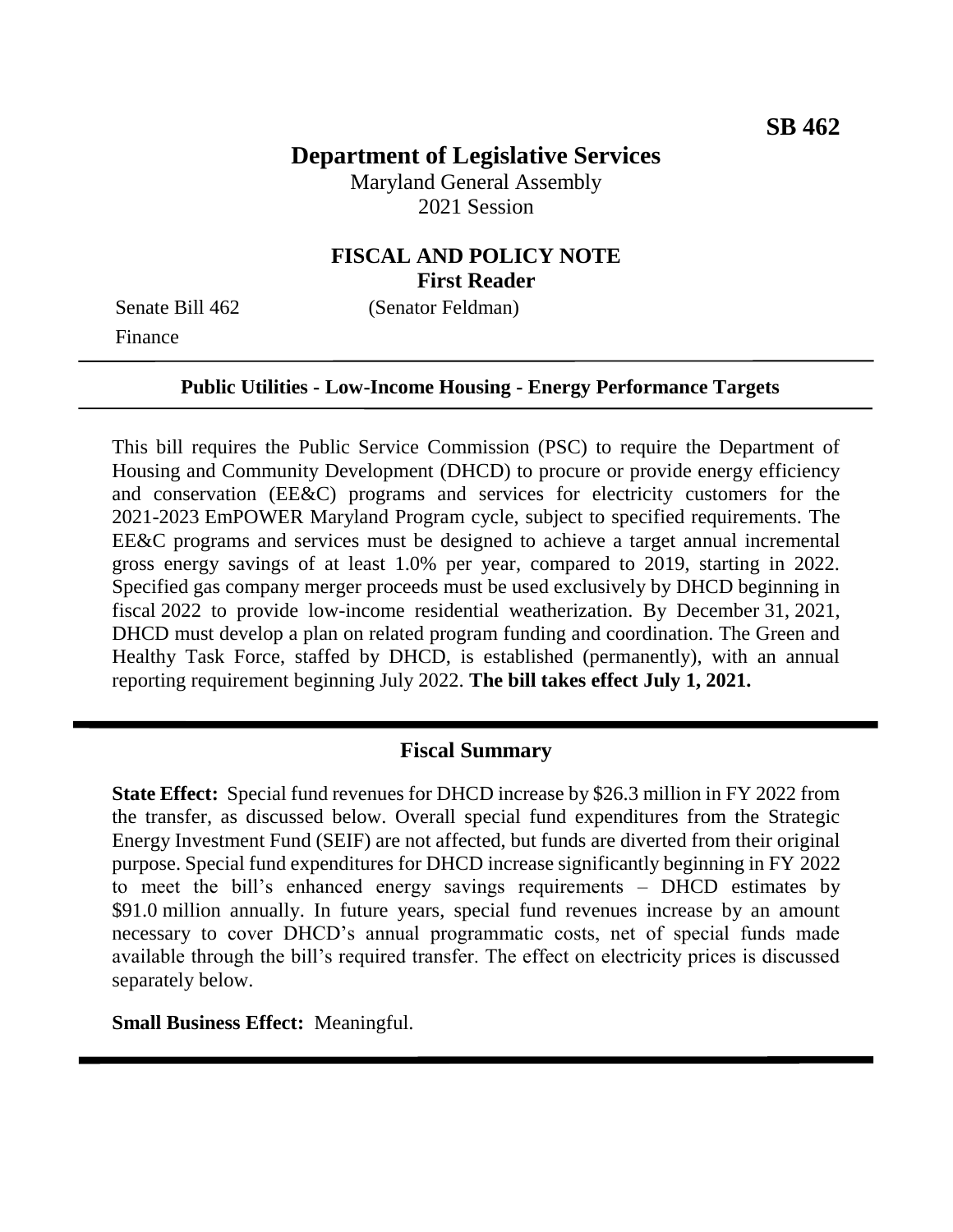# **Analysis**

#### **Bill Summary:**

#### *Green and Healthy Task Force*

The Green and Healthy Task Force must:

- beginning July 1, 2021, meet quarterly for a period of three years;
- advance the alignment, branding, and coordination of resources to more effectively deliver green and healthy housing for low-income households in the State;
- examine the public and private resources needed to address the housing needs of low-income communities;
- develop policy and statutory recommendations to eliminate barriers from low-income households achieving healthy, energy-efficient, and affordable housing; and
- engage with interested parties and collaborate with other entities that can help advance the goals of the task force, including experts in the field of healthy and energy efficient housing.

By July 1, 2022, and each July 1 thereafter, the task force must report its findings and recommendations to the Secretary of Health, the Secretary of the Environment, PSC, the Governor, and the General Assembly.

#### *Funding Coordination Plan*

DHCD must develop a plan to coordinate funding sources and leverage the greatest funding possible to support health and safety upgrades, weatherization, energy efficiency, and other general maintenance for low-income housing. The plan must coordinate funding among various State and federal programs, as specified. DHCD must coordinate with the Green and Healthy Task Force and identify other interested stakeholders to develop the plan. By December 31, 2021, DHCD must submit the plan to the Governor and the General Assembly.

### **Current Law:**

### *EmPOWER Maryland*

In 2008, the General Assembly passed the EmPOWER Maryland Energy Efficiency Act, which set target reductions of 15% in per capita electricity consumption and peak demand, respectively, by 2015 from a 2007 baseline. Legislation in 2017 extended the program

SB 462/ Page 2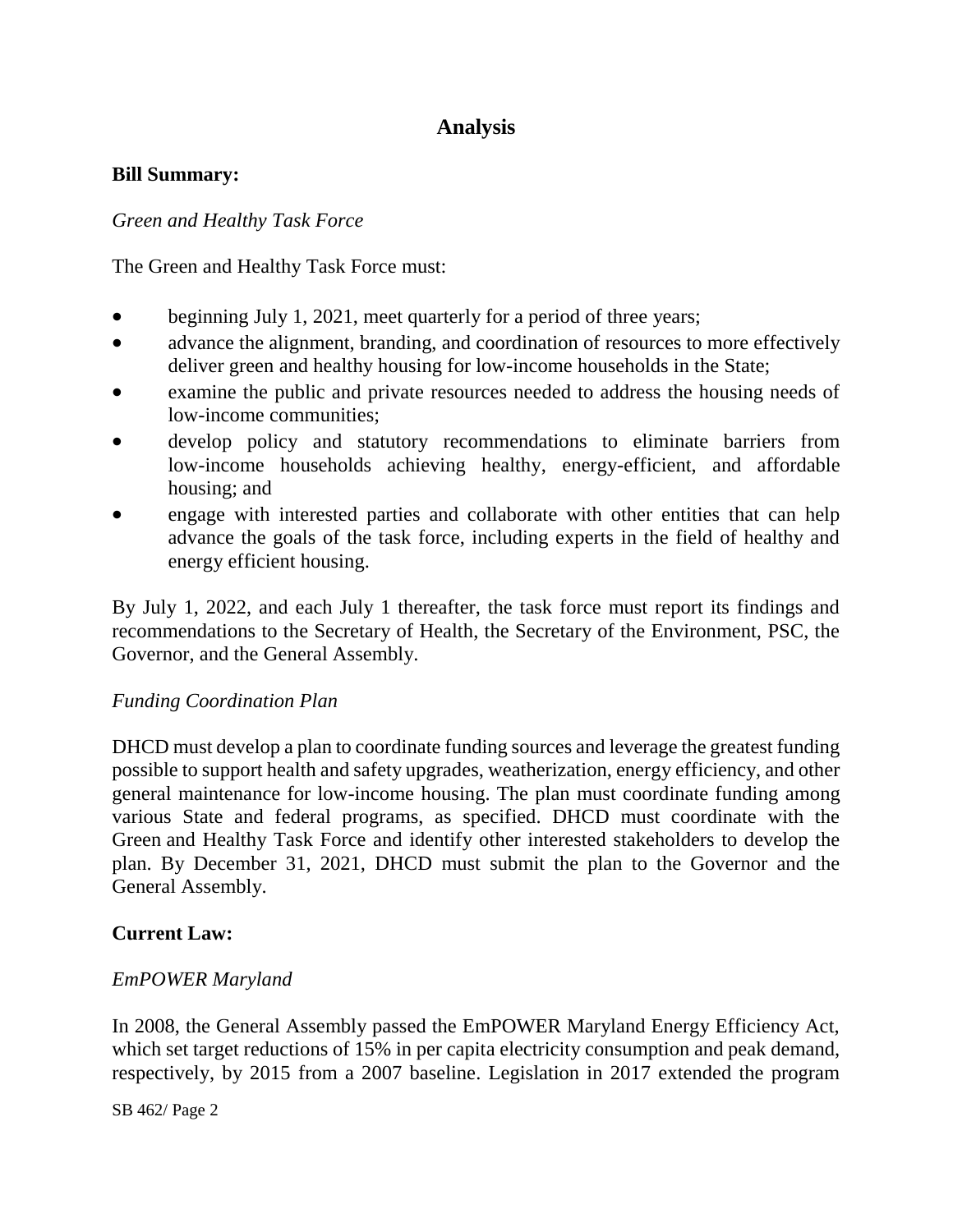through its 2018-2020 and 2021-2023 program cycles and established a new annual energy savings goal of 2.0% per year, based on each electric company's 2016 sales.

DHCD also participates in EmPOWER through two special fund programs: the Low Income Energy Efficiency Program (LIEEP) and the Multifamily Energy Efficiency and Housing Affordability (MEEHA) Program. LIEEP helps low-income households undertake energy conservation projects in their homes at no charge, while MEEHA promotes energy efficiency and affordability in the State's multifamily rental housing developments for low- and moderate-income households. Approved program costs are recovered by electric companies on customer bills.

### *AltaGas and Washington Gas Merger*

PSC approved the merger between AltaGas and Washington Gas in 2018. The order approving the merger required AltaGas to deposit \$30.2 million into the Maryland Gas Expansion Fund to be administered by the Maryland Energy Administration (MEA). MEA is required to use the funds in its discretion for the purpose of promoting the expansion of natural gas infrastructure to service businesses, residents, industry, and utility generation facilities. The funds are administratively held in SEIF in MEA.

PSC included several requirements for the uses of the fund to ensure that the ratepayers being impacted by the merger receive a majority of the benefits. The requirements include that a majority of the funds be spent in Washington Gas's service territory, that efforts be made to engage with affected counties and municipalities on the disbursement of the projects and funds, and that at least \$4.6 million of the funds be deployed in Calvert, Charles, Frederick, and St. Mary's counties. The fund represents approximately 35% the total benefits anticipated to go to ratepayers as part of the merger.

### **State Fiscal Effect:**

### *AltaGas and Washington Gas Merger*

The fiscal 2022 opening balance of the Maryland Gas Expansion Fund is estimated to be \$26.3 million; the Governor's proposed fiscal 2022 budget includes the entirety of the funding for authorized uses by MEA. Therefore, overall special fund expenditures for SEIF are not affected, but funds are diverted from their original purpose. Special fund revenues for DHCD increase correspondingly by \$26.3 million in fiscal 2022.

### *DHCD Energy Efficiency Programs*

This analysis assumes that DHCD expands its existing energy efficiency programs in order to meet the bill's enhanced energy savings requirements. Further, as EmPOWER must

#### SB 462/ Page 3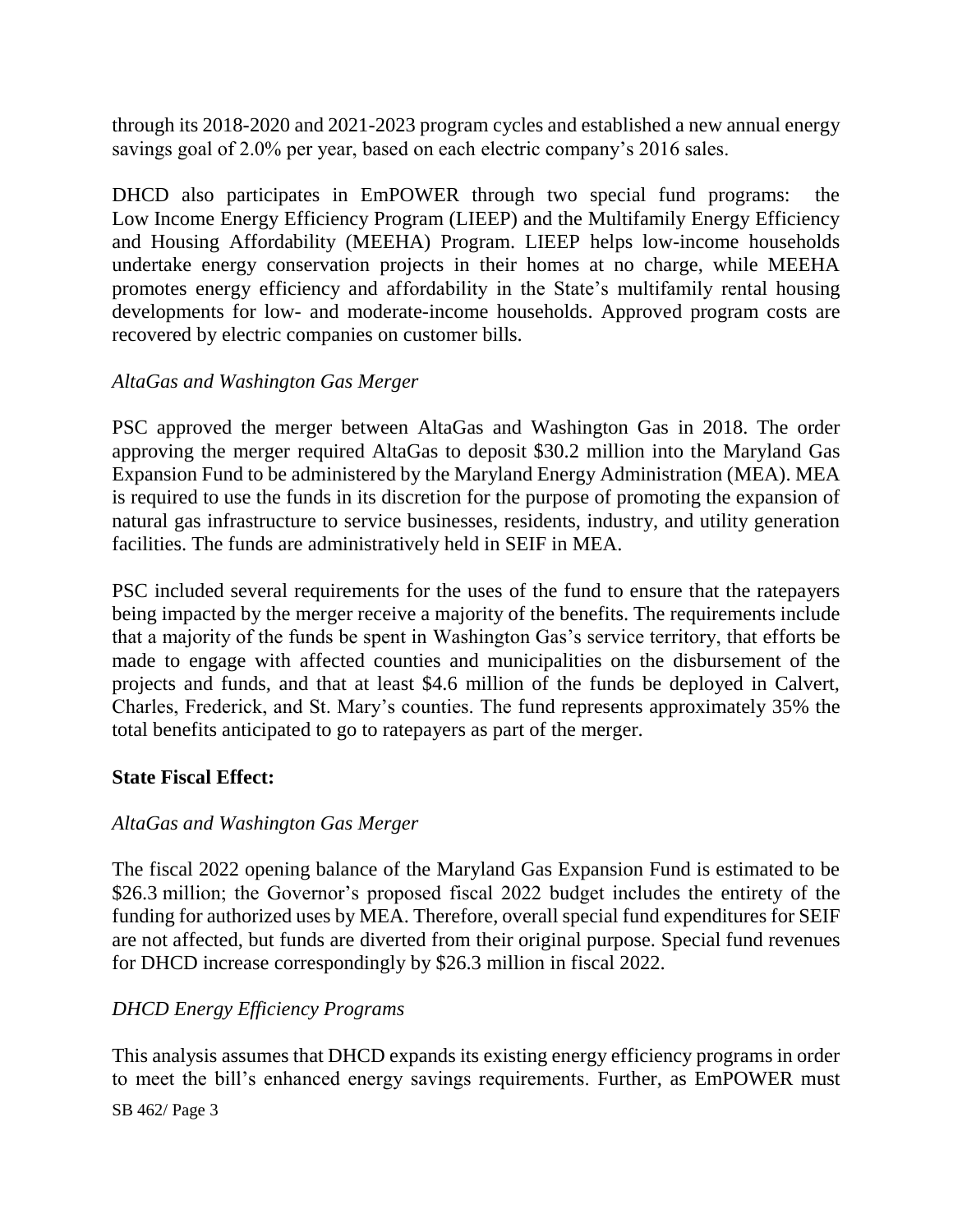continue beyond the 2021-2023 planning cycle under current law, the bill's costs are assumed to be ongoing in nature.

DHCD's MEEHA Program funds an average of 15 projects annually, while LIEEP funds an average of 3,600 projects annually. In order for DHCD to meet the bill's proposed energy savings targets, DHCD estimates that MEEHA will need to complete an average of 75 projects annually, while LIEEP will need to complete 18,000 projects annually.

DHCD's estimate of the cost associated with expanding its programs five-fold to meet the bill's enhanced energy savings requirements is approximately \$91 million annually, comprised mostly of contractual services (\$55 million) for energy efficiency upgrades and related costs, plus about \$22 million for MEEHA grants, \$10 million for local weatherization agencies, and about \$4 million in direct staff and other costs. The Department of Legislative Services cannot independently verify these costs at this time; ultimately, costs will depend on how DHCD chooses to implement the bill going forward, and the department could choose to do so in a more cost-efficient manner (DHCD's programs are an expensive component of EmPOWER). Regardless, costs are likely substantial – in the multiple tens of millions range.

DHCD's costs are assumed to be paid for by a combination of newly available AltaGas/Washington Gas merger funds (\$26.3 million in total) and EmPOWER surcharge revenues. As discussed above, DHCD's costs are collected by electric companies through the EmPOWER Maryland surcharge – any approved costs in excess of available merger funding are assumed to be recovered through the surcharge. Accordingly, special fund revenues increase significantly – potentially by \$91 million or more annually – from additional EmPOWER surcharge revenue to the extent necessary to cover additional costs. The amount and timing will depend on the amount and timing of approved cost collection by PSC. For context, utility revenue requirements for the EmPOWER EE&C programs totaled about \$226 million in 2019.

This estimate assumes that DHCD can provide staff for the Green and Healthy Task Force and develop required plans with existing budgeted resources and/or those resources transferred under the bill. It further assumes that costs for other agencies related to the bill are minimal and absorbable within existing budgeted resources.

**Local Fiscal Effect:** Local weatherization agencies may benefit from funds received from DHCD under the bill; conversely, some local governments do not receive funding or assistance from the Maryland Gas Expansion Fund – mostly those affected by the AltaGas/Washington Gas merger. The effect on a particular local government is unknown but could be meaningful.